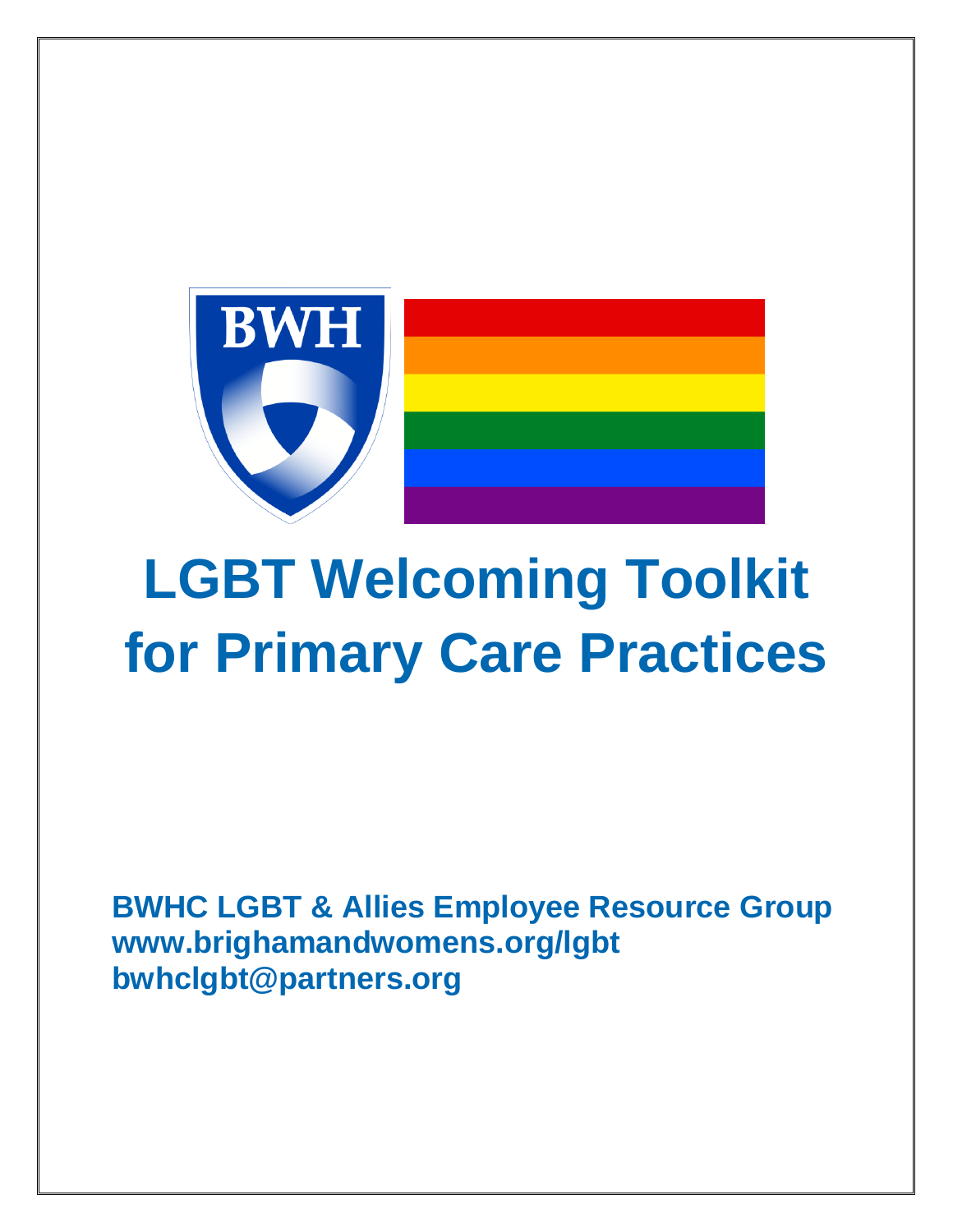# **Message from the BWHC LGBT & Allies ERG Board**

#### **EXECUTIVE SPONSORS**

Michael Gustafson, MD, MBA *President, BWFH*

Erin McDonough, MBA *VP Communication and Public Affairs, BWH*

#### **ERG CO-CHAIRS**

Harry Reyes Nieva *Primary Care, BWHC*

Pothik Chatterjee, MBA *Strategic Planning, BWPO*

#### **EDUCATION &**

**ADVOCACY CHAIR** W. Emily Leung, MS *General Medicine, BWH*

#### **COMMUNICATION & PUBLIC AFFAIRS CHAIR** Meredith Solomon, MLS

*Medical Library, BWH* **SOCIAL EVENTS CHAIR** Joeli Katz, MA

*Women's Health, BWH*

**MEMBER-AT-LARGE** Thomas B. Anderson *Marketing, BWPO*

Our LGBT Welcoming Toolkit aims to help the BWHC primary care practices meet the needs of their lesbian, gay, bisexual, and transgender (LGBT) patients by delivering high quality, patient-centered care. Generally speaking, one in twenty patients identifies as L, G, B or T. Do you consider your practice particularly welcoming to members of the LGBT community?

In this toolkit you will find information about our LGBT & Allies Employee Resource Group, a glossary of terms, a checklist to gauge just how welcoming and inclusive your practice might be, information about ways to signal to LGBT patients that you want to meet their needs, tips on gathering information about sexual orientation and gender identity from patients and storing that information in eCare, and common stumbling blocks or misconceptions that even those with the best of intentions may unconsciously commit or have. We also point you to other resources about LGBT health and care for LGBT patients.

This toolkit is very much a living document that will continue to grow. We encourage you to provide us with your feedback. You can easily share your thoughts via our anonymous web-based survey: [https://www.surveymonkey.com/r/LGBTtoolkit.](https://www.surveymonkey.com/r/LGBTtoolkit)

Please feel free to reach out to us with any questions you may have. We are here to help.

Proudly, The BWHC LGBT & Allies Employee Resource Group

**released 20 May 2016**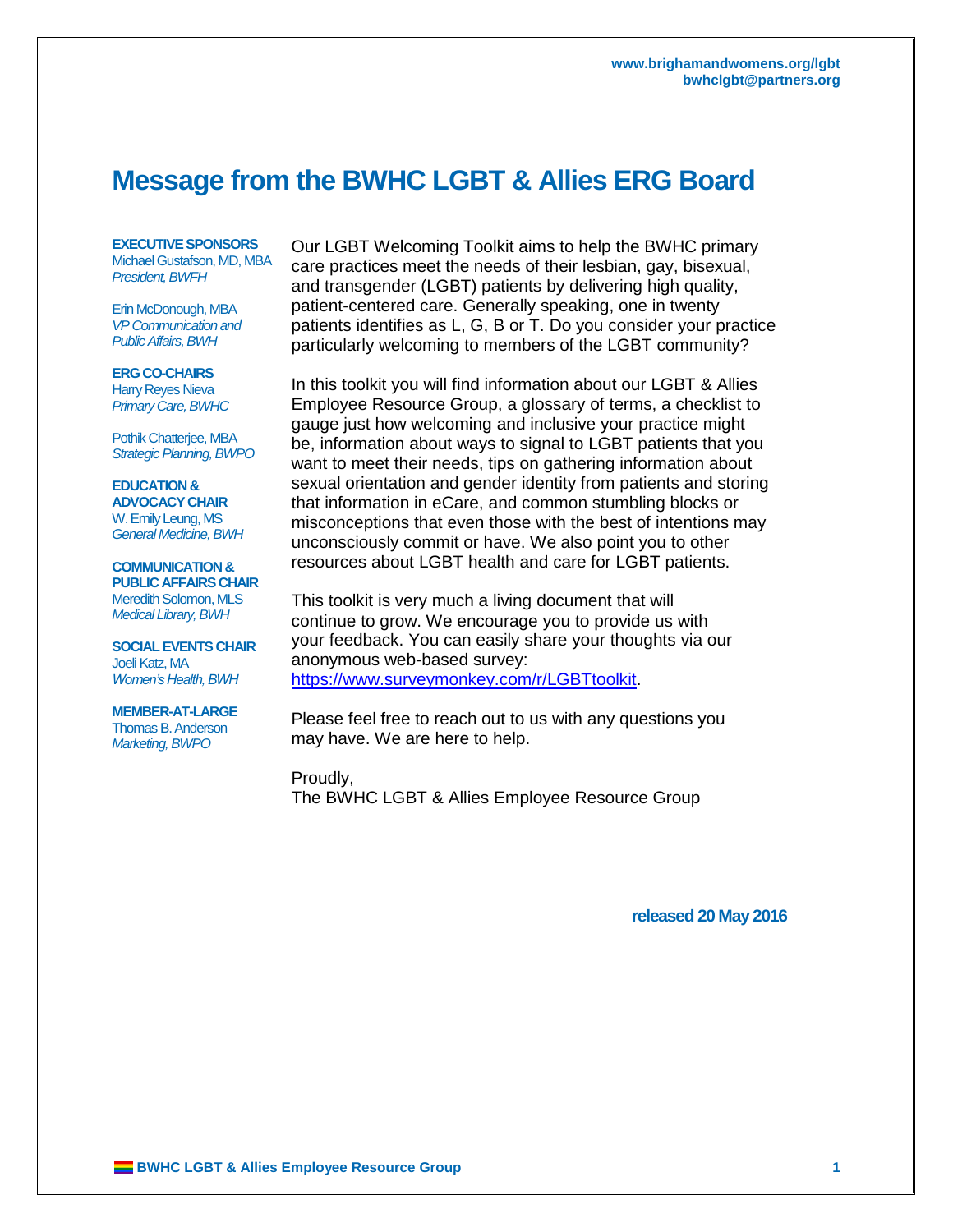# **Table of Contents**

| Listing "LGBT health" and "transgender care" among clinical interests   |  |
|-------------------------------------------------------------------------|--|
| 5 Tips for Gathering Sexual Orientation and Gender Identity (SO/GI)     |  |
| Top 5 Reasons to Collect Sexual Orientation and Gender Identity (SO/GI) |  |
|                                                                         |  |
|                                                                         |  |
|                                                                         |  |
|                                                                         |  |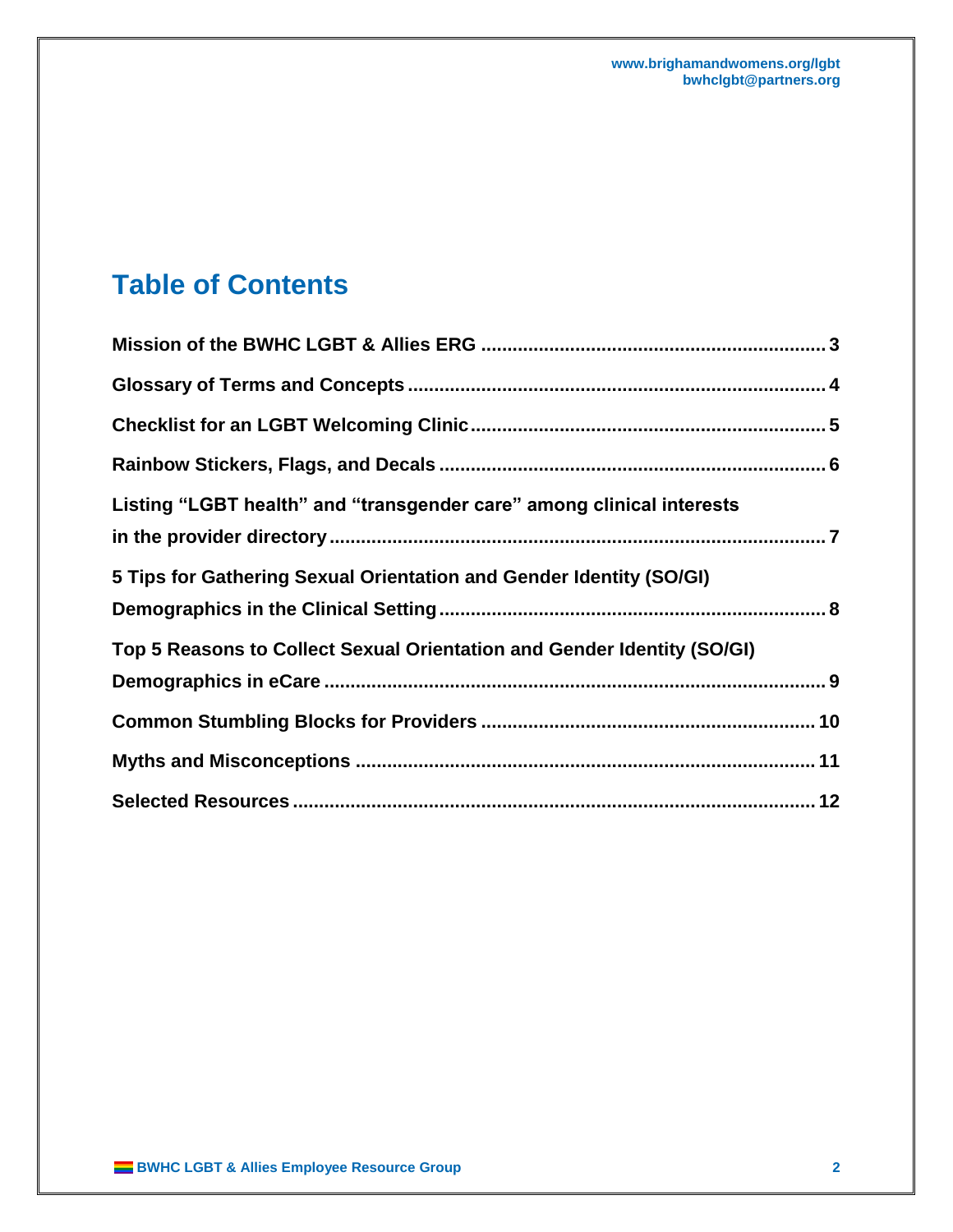# <span id="page-3-0"></span> **Mission of the BWHC LGBT & Allies Employee Resource Group**

Established in 2008, the Brigham and Women's Health Care LGBT & Allies Employee Resource Group (ERG) seeks to create a welcoming and affirming environment for Lesbian, Gay, Bisexual and Transgender employees, patients, families and friends.

We accomplish this mission through the following means:

- Increasing visibility, awareness, and understanding of LGBT individuals and issues within all levels and aspects of the organization
- Educating providers and staff about the unique health and mental health care needs of LGBT patients and families
- Providing advocacy and support to BWHC employees with an interest and expertise in LGBT issues in the form of recruitment, mentorship, professional development, and access to benefits and resources
- Ensuring that all BWHC policies are LGBT-inclusive and that staff, employees, and patients are aware and educated about these
- Offering support, networking opportunities, and camaraderie among employees and staff at BWHC who are lesbian, gay, bisexual, transgender, and allies

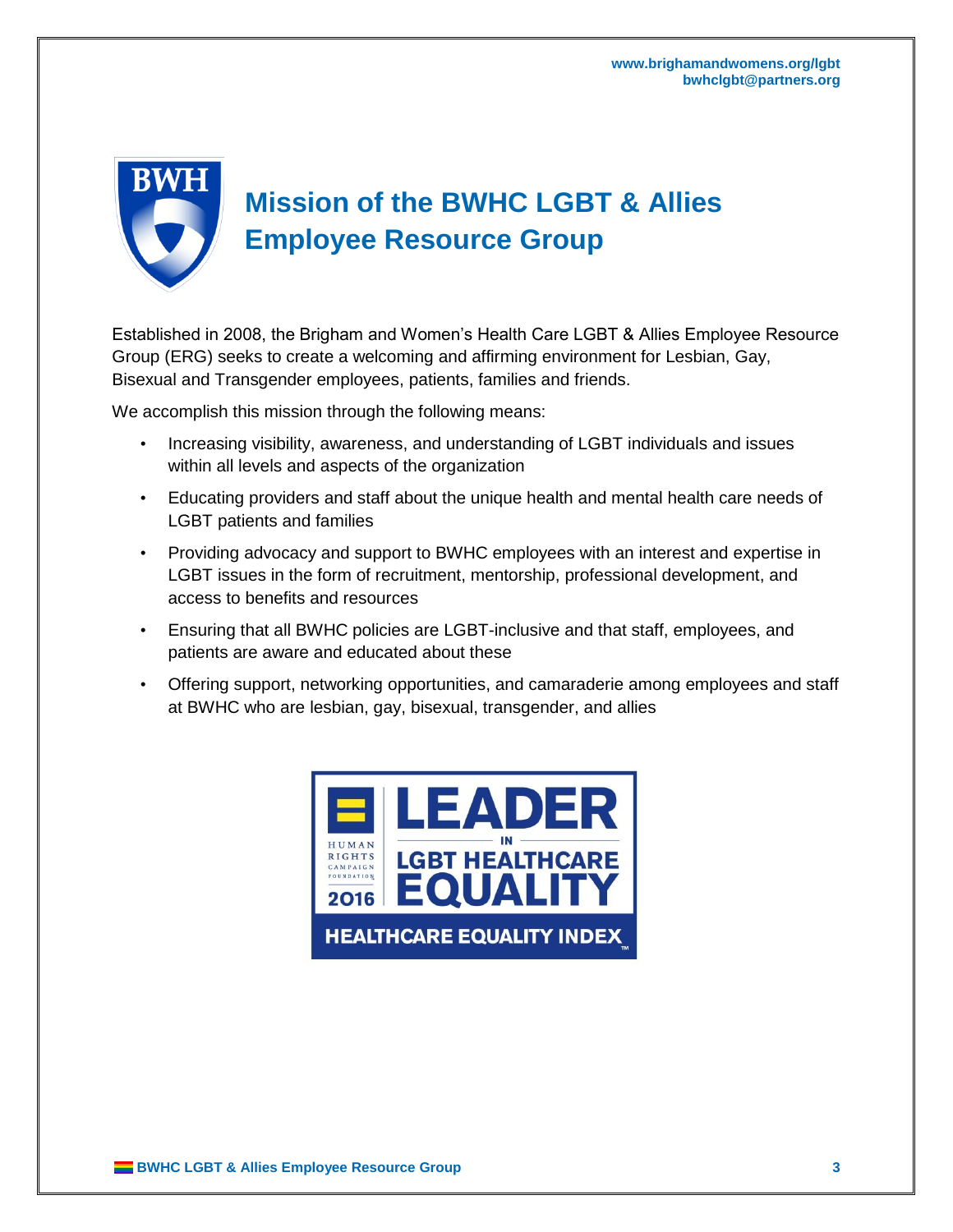# <span id="page-4-0"></span>**Glossary of Terms and Concepts**

These definitions were adapted and expanded from those developed by consensus of the Association of American Medical Colleges Advisory Committee on Sexual Orientation, Gender Identity, and Sex Development and presented in AAMC's publication, *Implementing Curricular and Institutional Climate Changes to Improve Health Care for Individuals Who Are LGBT, Gender Nonconforming, or Born with DSD*. They are provided with the understanding that they are not meant to replace conversations with patients about sexual orientation, sexual practices, gender, etc.

**SEXUAL ORIENTATION:** an individual's inclination to feel sexual attraction or arousal to a particular body type or identity.

**Bisexual:** usually refers to a person who has a sexual attraction to both males and females. Gav: usually refers to a person who identifies his or her primary romantic feelings, sexual attractions, and/or arousal patterns as being toward someone of the same gender or sex. **Homosexual:** literally "same-sex," usually used as an adjective to refer to same-gendered relations. **Lesbian:** usually refers to a female person who identifies her primary romantic feelings, sexual attractions, and/or arousal patterns as being toward a person of the same gender or sex. **Pansexual:** usually refers to a person who identifies his or her primary romantic feelings, sexual attractions, and/or arousal patterns as being toward any person, without regard to gender or sex. **Straight/Heterosexual:** literally "other sex" or "different sex," usually used as an adjective to refer to relations between a man and a woman.

**Queer:** a term available for *patients* to use in self-identifying their sexual orientation and/or gender.

## **ASSIGNED SEX AT BIRTH**

**Sex:** the aggregate of an individual's biological traits (genotypical and phenotypical) as those traits map to male/female differentiation and the male-female anatomical and physiological spectrum (see also "natal sex").

**Natal Sex:** usually refers to the sex karyotype (XX, XY, XO, XXY, etc.) and sex phenotype (external genitals, gonads, internal sex organs) with which a person was born. Natal sex is typically what is used to give a baby a gender assignment as boy or girl.

**Intersex:** historically, a term used in biology and, later, in medicine to refer to beings (including people) whose sex development falls between the male-typical and female-typical forms. The use of the term as an identity label is currently in flux;

**Difference of Sex Development (DSD):** an emerging umbrella term for a wide variety of congenital conditions in which the development of chromosomal, gonadal, and/or anatomical sex is atypical.

**GENDER IDENTITY:** an individual's personal and subjective inner sense of self as belonging to a particular gender.

**Gender:** psychological, behavioral, and cultural characteristics that are believed to be associated with maleness and femaleness.

**Gender Expression:** mannerisms, personal traits, clothing choices, etc., that serve to communicate a person's identity as they relate to a particular societal gender role.

**Genderqueer:** an umbrella category for people whose gender identities are something other than male or female. People who are genderqueer may identify as: having an overlap or indefinite lines between gender identity and sexual and romantic orientation; being two or more genders; being without a gender; or moving between genders or having a fluid gender identity.

**Trans Female-to-Male (FtM):** usually refers to a transgender person who was identified as female at birth but who identifies as a male in terms of his gender identity.

**Trans Male-to-Female (MtF):** usually refers to a transgender person who was identified as male at birth but who identifies as a female in terms of her gender identity.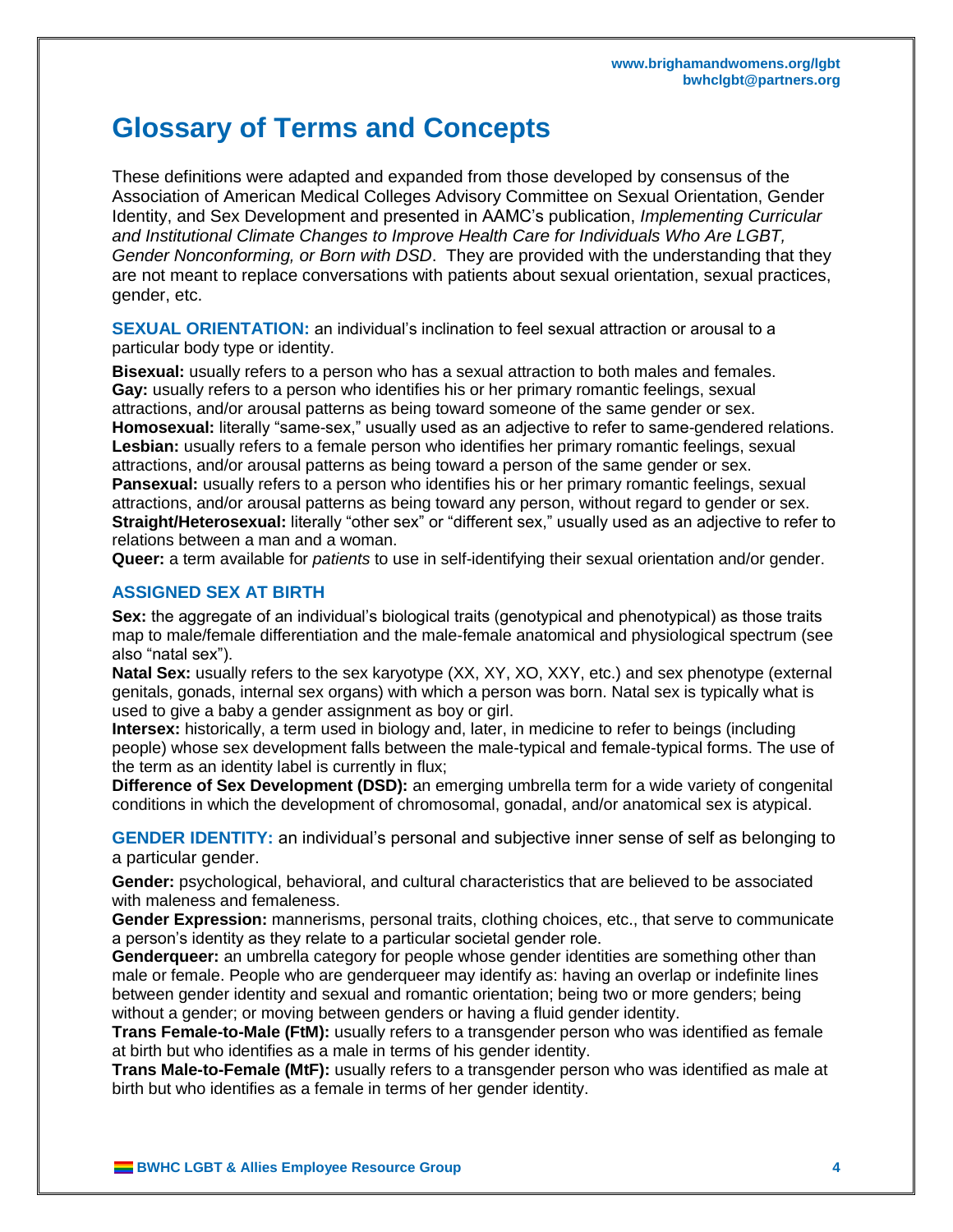# <span id="page-5-0"></span>**Checklist for an LGBT Welcoming Clinic**

# **Intake and Record-keeping**

- $\Box$  My intake forms differentiate between birth sex and current gender OR include transgender options (like MTF/trans-woman and FTM/trans-man) OR allow openresponse (like "other"). In eCare, this information can be stored in the *Medical History* section of a patient's chart.
- □ If applicable, my intake forms include "domestic partnership" and/or "partnered" in addition to options like single/married/widowed/divorced.
- $\Box$  I know how to address a patient's concerns about the inclusion of sexual identity in paper or electronic health records.

## **Clinic Environment**

- $\Box$  Our non-discrimination policy is visible and includes sexual orientation and gender identity. I enforce my institution's policy on treatment of sexual minority patients and employees.
- $\Box$  My office provides and displays some educational materials that are either LGBTinclusive or LGBT-specific.

## **Linguistic Sensitivity**

- $\Box$  My medical and non-medical staff understand that families come in many different shapes. When we interact with patients, our language non-presumptively conveys this understanding.
- $\Box$  My medical and non-medical staff understand how to use a transgender patient's preferred pronouns.
- $\Box$  When I ask about a patient's intimate relationships, I begin with non-presumptive questions like "Who lives with you?" and "Are you in a relationship?" rather than "Are you married?" and "Do you have a boyfriend?"
- $\Box$  My interviewing technique reflects that sexual orientation, sexual behavior, and gender identify cannot be predicted from one another.

# **Clinical Practice**

- $\Box$  I can provide appropriate safe sex advice and immunizations based on a patient's sexual orientation and behaviors.
- $\Box$  I understand LGBT cancer risks and other health disparities and provide appropriate screening. I know what screenings to provide transgender patients who are transitioning or have transitioned surgically.
- $\Box$  I know why advance directives are particularly important to non-heterosexual couples, and I counsel these patients to get the important protections that advance directives can provide.
- $\Box$  I understand and can explain family planning options that are available to same-sex couples.
- $\Box$  With transgender patients, I can distinguish between medical issues that are within my scope of practice and those that are outside my scope of practice, and I do not needlessly refer these patients away.
- $\Box$  I can locate community resources that are particular to or inclusive of LGBT persons and their health needs, like smoking cessation programs or Alcoholics Anonymous.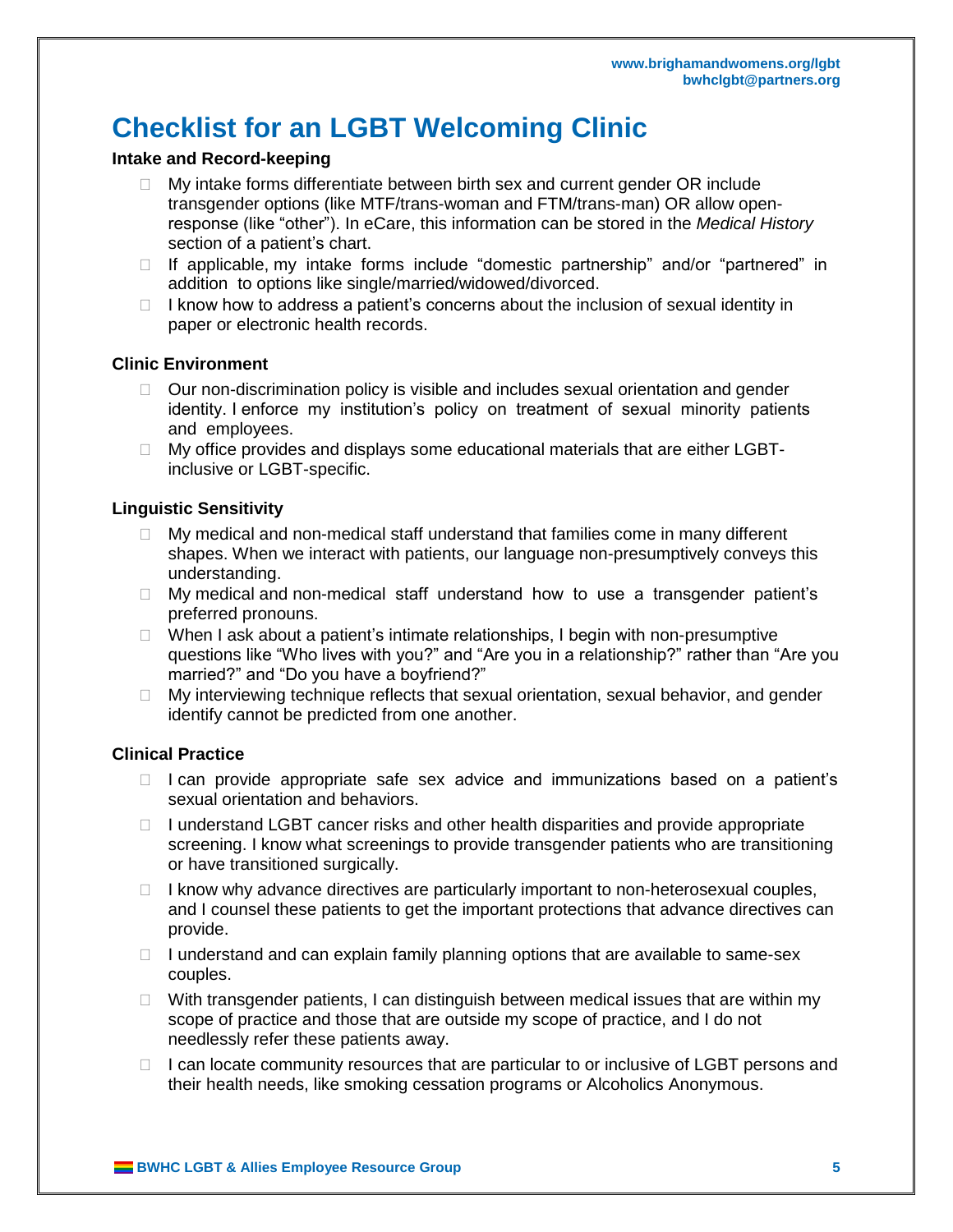# <span id="page-6-0"></span>**Rainbow Stickers, Flags, and Decals**

The rainbow flag has long been used by the LGBT community as a symbol of LGBT pride and LGBT social movements. The colors reflect the diversity of the LGBT community and the rainbow symbol is often used in Pride parades and LGBT civil rights marches. It is recognized worldwide. Many retail shops or restaurants, for example, display rainbow flags on their windows to signal that they are LGBT welcoming.

While the rainbow flag is universally recognized as a symbol of the LGBT community, keep in mind that the transgender community also has a separate flag that consists of five horizontal stripes: two light blue, two pink, and one white in the center.



Rainbow stickers can be placed on your (as well as all your staff's) badges so that they are conveniently displayed to patients with whom you interact, and office decals can be visibly placed throughout the clinic such as on doors and by reception to promote a welcoming environment for LGBT patients.



BWHC employees can obtain rainbow stickers at the BWH Medical Library and BWFH Human Resources office. Staff can also email [bwhclgbt@partners.org](mailto:bwhclgbt@partners.org) to request rainbow stickers.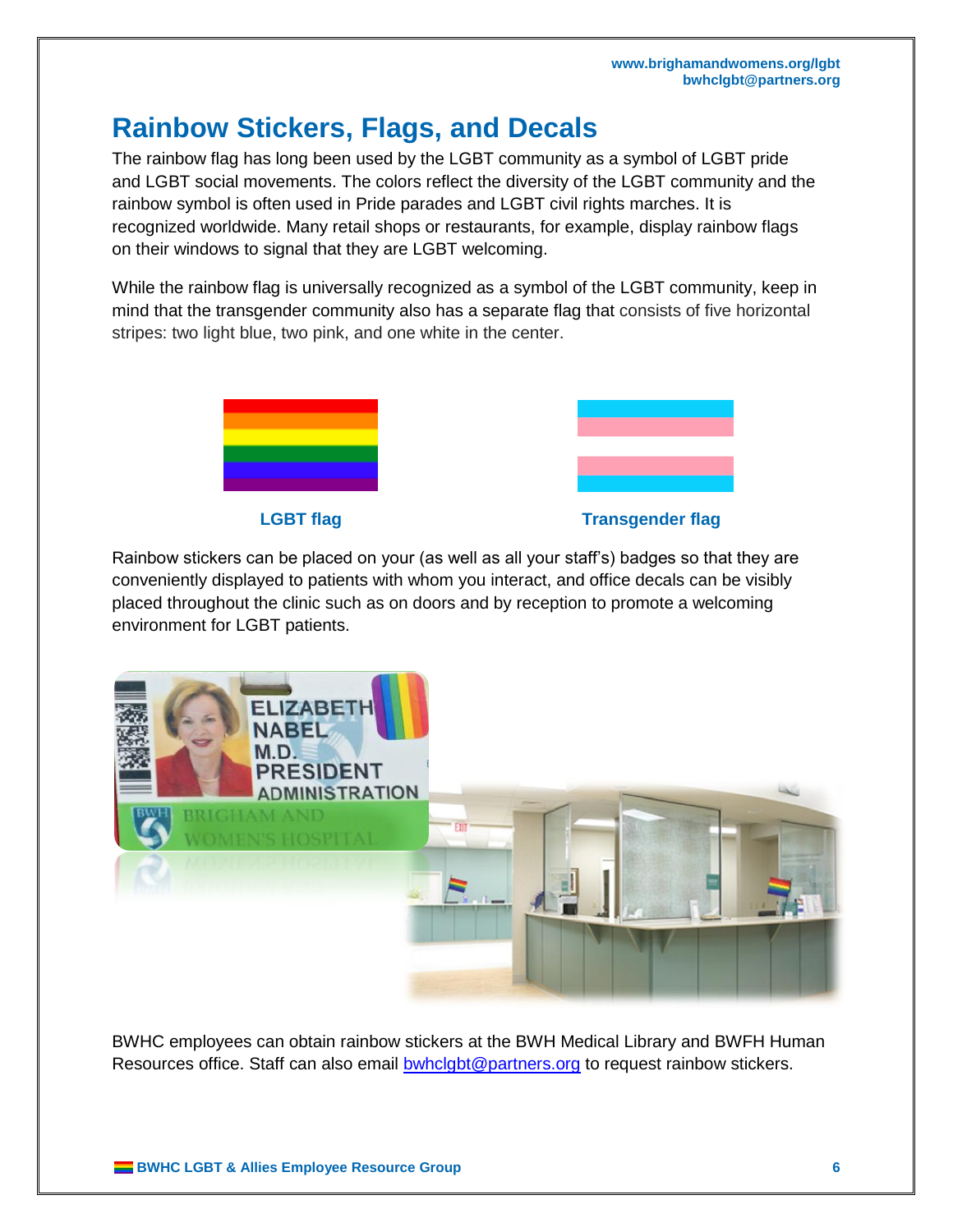# <span id="page-7-0"></span>**Listing "LGBT health" and "transgender care" among clinical interests in the provider directory**

While most health issues affecting LGBT individuals are similar to those of the general population, we know that LGBT people have unique health needs and experience disparities in care. For years staff and patients at our sites have reached out to the BWHC LGBT & Allies Employee Resource Group (ERG) to help them identify providers who are trained and competent in meeting the health needs of LGBT patients. Indeed, our own physician referral service has asked the ERG for assistance in this regard.

As members of the ERG, one of our goals is to raise awareness and identify best practices for creating a welcoming environment for our LGBT patients. In an effort to achieve this goal and to provide more focused, patient-centered care to our LGBT patients, we encourage providers who meet the following criteria to list "LGBT health" and/or "transgender care" among their clinical interests in the provider directory. LGBT patients very often use the provider directory to identify providers who are LGBT welcoming and knowledgeable about LGBT health.

## **Clinical Interest: LGBT Health**

- 1) Regularly cares for LGBT patients
- 2) Is knowledgeable about the unique and specific health needs of the LGBT community
- 3) Has participated in training or education in LGBT health (CME, LGBT lectures, conferences, etc.)

# **Clinical Interest: Transgender Care**

- 1) Regularly cares for transgender patients
- 2) Is knowledgeable about the unique and specific health needs of the transgender community
- 3) Has participated in training or education in transgender care (CME, LGBT lectures, conferences, etc.)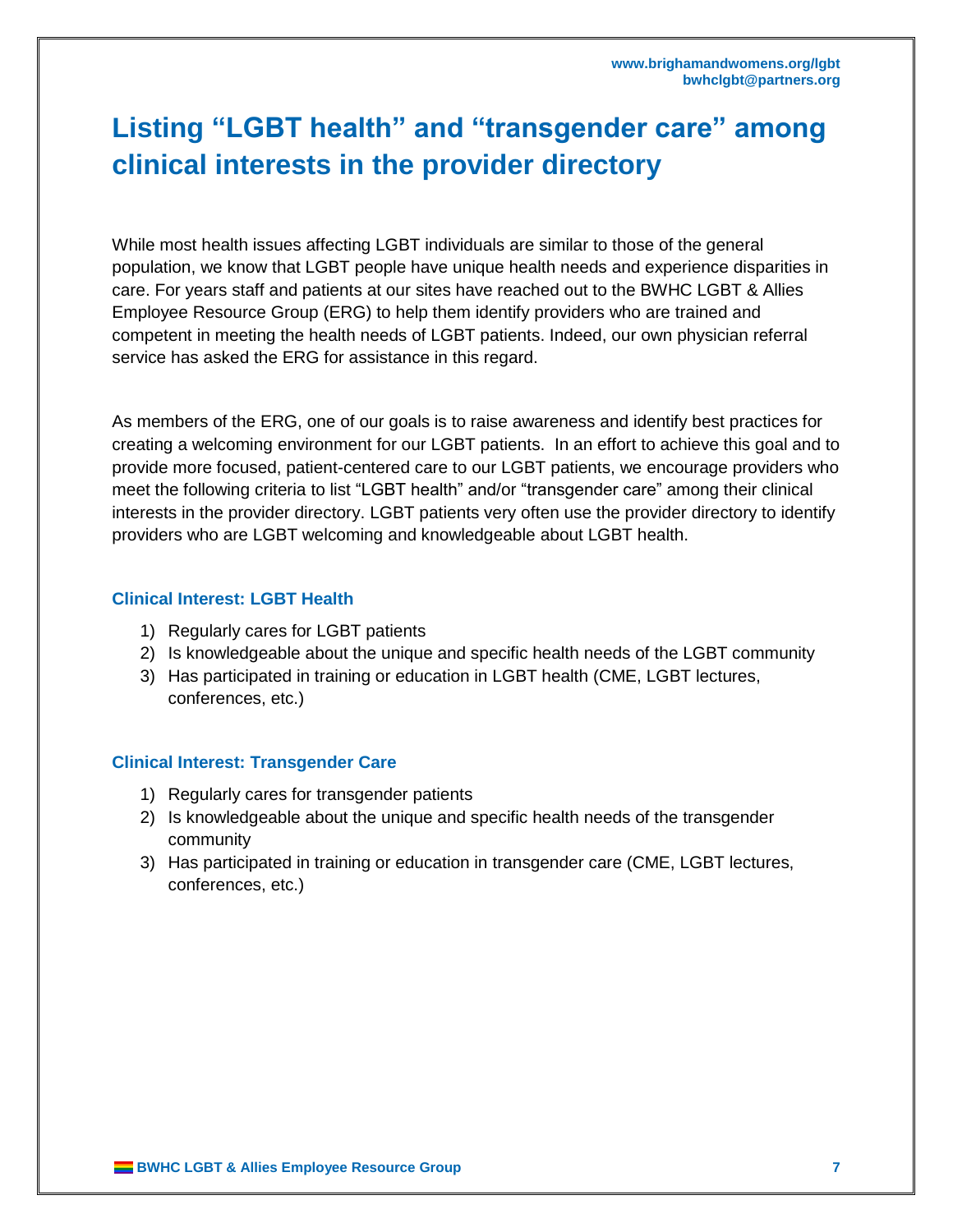# <span id="page-8-0"></span>**5 Tips for Gathering Sexual Orientation and Gender Identity (SO/GI) Demographics in the Clinical Setting**

As of Group 1 go-live on May 30, 2015, Partners eCare and the new Epic-based electronic health record system provides a standardized method for voluntary collection of sexual orientation and gender identity (SO/GI) demographics as part of a clinical visit. The collection of this clinical data at the discretion of both patient and provider is intended to enhance the provider's ability to understand their patient and provide patient-centered care.

# **Tip 1. Be open, kind, and respectful**

Patients want to be visible but may also feel particularly vulnerable disclosing information about sexual orientation and gender identity. They may be concerned that it will not be kept confidential or will be somehow used against them. Fostering a respectful rapport and explaining the health care reasons for asking these questions is key to ensuring the exchange of information that high quality health care requires. Utilizing basic principles of cultural competence – empathy, curiosity, and respect – can facilitate the disclosure of sensitive information that is crucial to high quality patient-centered health care.

# **Tip 2. Discuss sexual orientation and gender identity as part of a thorough medical and sexual history**

Partners eCare electronic health record provides a standardized method for collection of sexual orientation and gender identity demographics as part of a clinical visit. The collection of this data enhances a provider's ability to understand their patient and provide patient-centered care. Providers should ensure their patients feel comfortable with self-disclosure by initiating a respectful dialogue in private and articulating that all standards of patient privacy and confidentiality will be met.

# **Tip 3. Don't make assumptions; ask open questions**

- Sexual orientation is self-identified and the documentation should reflect the patient's selfidentified sexual orientation.
- When taking a sexual history, ask neutral questions (e.g. do you have sex with women, men or both?) but remember that sexual behavior is distinct from sexual identity. Both are important for medical care, however the demographics section referenced here is for documentation of sexual identity only, not specific sexual behavior.
- Avoid assumptions of gender based on appearance. Ask patients how they identify, what their preferred name is, and what pronouns they prefer to use.
- Document preferred names and pronouns and be sure to use them in all interactions.

# **Tip 4. Apologize promptly for any mistakes**

There is a learning curve to becoming skilled at having these conversations. You may feel uncomfortable or awkward at first. You may make mistakes. If this happens, apologize promptly and make the necessary corrections to ensure it doesn't happen again.

# **Tip 5. Seek out additional education as necessary**

If you encounter a situation where you are not sure what the best course of action is, seek out additional training and necessary resources. All patients deserve high quality health care that meets their unique needs. For additional resources, go to [www.lgbthealtheducation.org.](http://www.lgbthealtheducation.org/) If you have any questions related to collection of sexual orientation and gender identity in eCare, please send questions to [sogiecare@partners.org.](mailto:sogiecare@partners.org)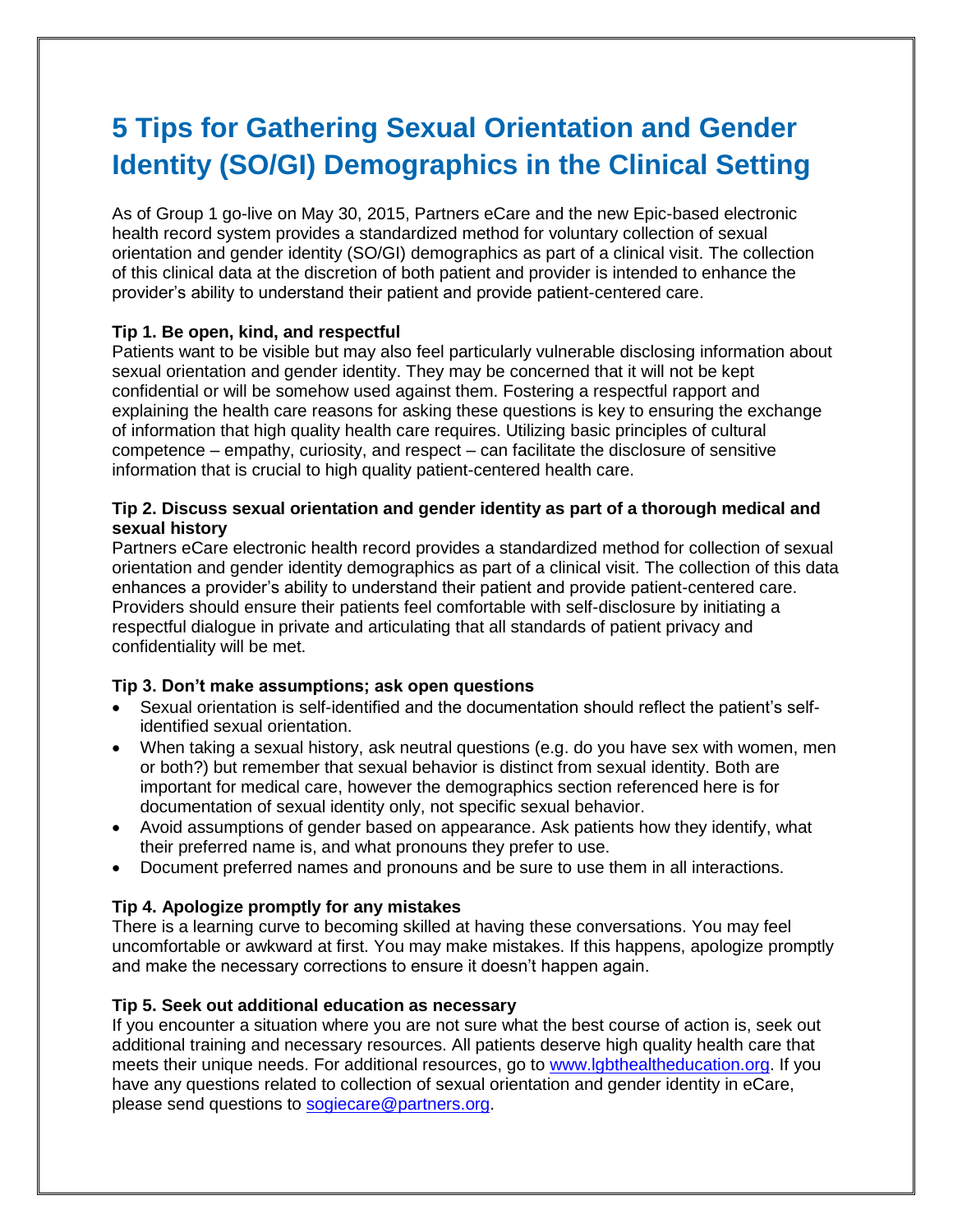# <span id="page-9-0"></span>**Top 5 Reasons to Collect Sexual Orientation and Gender Identity (SO/GI) Demographics in eCare**

# **1. High Quality, Patient-Centered Health Care**

All patients deserve to have health care that identifies and meets their specific needs.<sup>1</sup>

A large national study of patients in four health centers across the United States demonstrated overwhelming support for the inclusion of SO/GI demographics in the medical record. Patients articulated understanding the need for this information to be accurately collected and documented in the medical record.<sup>2</sup>

Individual clinicians or practices may already collect these data however this is a *new opportunity* to standardize the methods for collection, creating a repository of accessible information which facilitates the identification and subsequent remediation of disparities.

#### **2. Alignment with key recommendations**

Key recommendations in Healthy People 2020, the 2011 the Institute of Medicine report on LGBT health issues and research gaps, the Joint Commission's LGBT Field Guide, and the federal government's implementation of the Patient Protection and Affordable Care Act encourage the collection of sexual orientation and gender identity as a means toward reducing LGBT health disparities. $3$ 

#### **3. Cutting Edge Research**

Significant documented health disparities affect LGBT people. Including sexual orientation and gender identity among the collected patient demographics will allow us to better quantify and understand those disparities. Better understanding of disparities will support better health care for all. $<sup>4</sup>$ </sup>

#### **4. Partners institutions are leaders in LGBT Healthcare Equality**

The move toward collection of sexual orientation and gender identity data reflects our national leadership in healthcare delivery**.**

# **5. It's the right thing to do!**

<sup>4</sup> Healthy People 2020. Lesbian, gay, bisexual, and transgender health.

[http://www.healthypeople.gov/2020/topicsobjectives/overview.aspx?topicid=25;](http://www.healthypeople.gov/2020/topicsobjectives/overview.aspx?topicid=25) Mayer KH, Bradford, JB, Makadon HJ, Stall, R, Goldhammer H, Landers S. Sexual and gender minority health: What we know and what needs to be done. *American Journal of Public Health*. 2008: 98: 989-995

 $\overline{\phantom{a}}$ <sup>1</sup> Wimberly, YH, Hogben, M, Moore-Ruffin, J, Moore, SE, Fry-Johnson, Y. Sexual history-taking among primary care physicians. *Journal of the National Medical Association*. 2006; 98: 1924-1929; Dahan, R, Feldman, R, Hermoni, D. Is patient's sexual orientation a blind spot of family physicians? *Journal of Homosexuality*. 2008. 55: 524-532

<sup>&</sup>lt;sup>2</sup> [http://thefenwayinstitute.org/wp-content/uploads/COM228\\_SOGI\\_CHARN\\_WhitePaper.pdf;](http://thefenwayinstitute.org/wp-content/uploads/COM228_SOGI_CHARN_WhitePaper.pdf) <http://www.plosone.org/article/info%3Adoi%2F10.1371%2Fjournal.pone.0107104>

<sup>3</sup> [https://www.healthypeople.gov/2020/topics-objectives/topic/lesbian-gay-bisexual-and-transgender-health,](https://www.healthypeople.gov/2020/topics-objectives/topic/lesbian-gay-bisexual-and-transgender-health) [http://www.iom.edu/Reports/2011/The-Health-of-Lesbian-Gay-Bisexual-and-Transgender-People.aspx,](http://www.iom.edu/Reports/2011/The-Health-of-Lesbian-Gay-Bisexual-and-Transgender-People.aspx) [http://www.jointcommission.org/assets/1/18/LGBTFieldGuide\\_WEB\\_LINKED\\_VER.pdf,](http://www.jointcommission.org/assets/1/18/LGBTFieldGuide_WEB_LINKED_VER.pdf)  [http://www.whitehouse.gov/sites/default/files/docs/the\\_aca\\_helps\\_lgbt\\_americans.pdf](http://www.whitehouse.gov/sites/default/files/docs/the_aca_helps_lgbt_americans.pdf)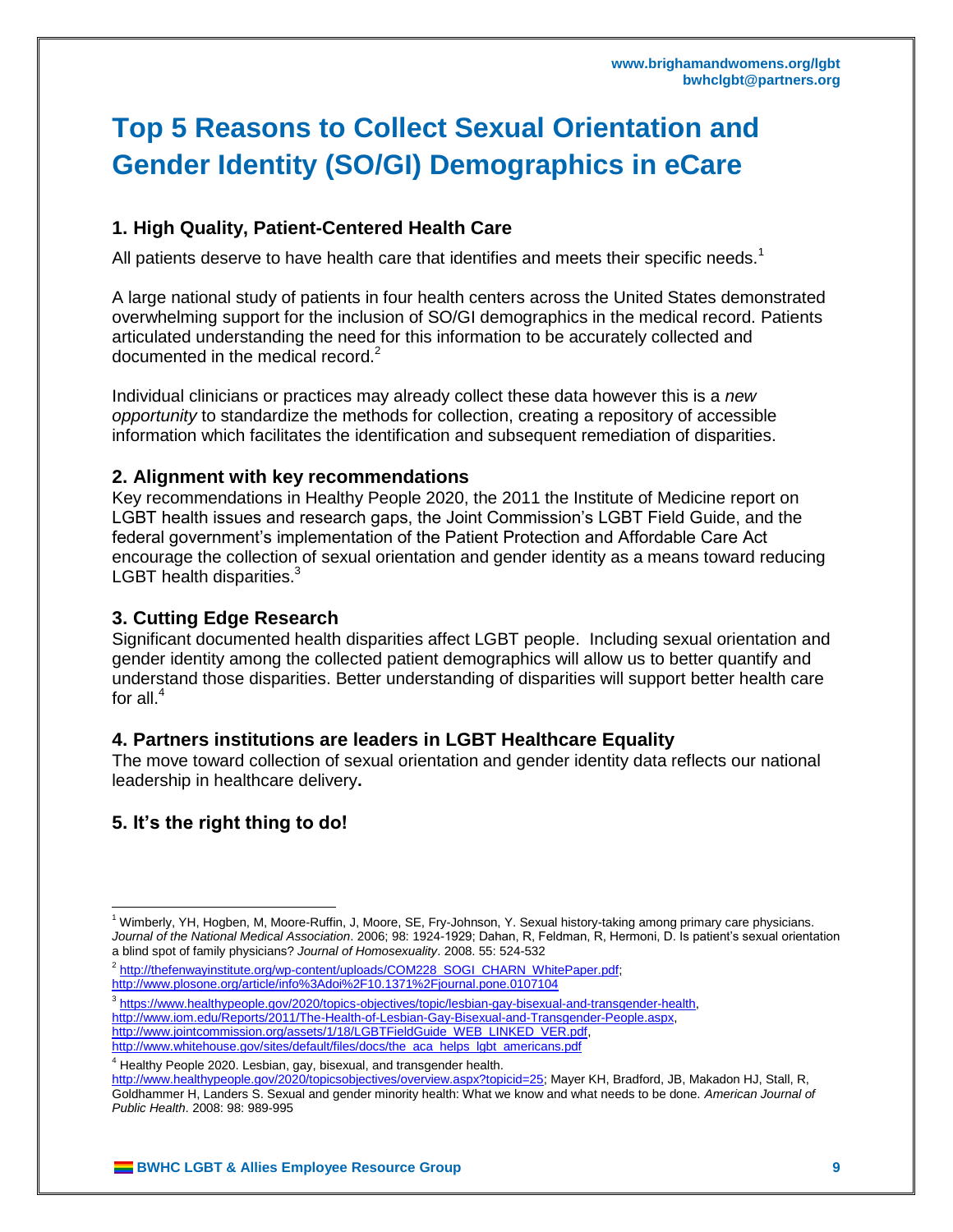# <span id="page-10-0"></span>**Common Stumbling Blocks for Providers**

Even healthcare providers who are familiar with the unique issues of sexual and gender minorities make mistakes. Professionals at every level of cultural competency often request advice about what stumbling blocks to avoid. Below, we identify some of the most common and most problematic stumbling blocks that may come up in your patient interactions.

#### **Using inappropriate clinical reasoning once a patient's sexual minority status is known** A gay man who has had the same exclusive sex partner for twenty years does not require a heightened scrutiny of HIV if both were tested in recent years. Likewise, gonococcus should not automatically replace streptococcus as the most suspected cause of bacterial pharyngitis in WSW until the history of sexual behaviors suggests otherwise.

#### **Over-identifying on the basis of having friends or family who are gay or lesbian**

Do not be too eager to bring up your gay friend/son/sibling. Among other things, this can come off as saying, "If I know one of you, I know all of you."

#### **Mentioning the "homosexual lifestyle," calling sexual orientation a "preference," and avoiding sexual and gender minority terminology**

The terms "homosexual lifestyle" and "sexual preference" are likely to be interpreted as hostile. Similarly, avoiding the word "gay" when the patient self-identifies as gay can easily be interpreted as disinterest or rejection. It is usually effective to repeat back the term the patient uses.

#### **"I treat all of my patients the same."**

This sounds like an assertion that the status quo should be satisfactory for sexual and gender minorities. Many would disagree. It also implies that you think that you do not need to know much about patients in order to treat them.

#### **Failing to recognize intimate partner violence in same-sex couples**

Intimate partner violence occurs in same-sex couples—it is more prevalent in gay men than the general population and less prevalent in lesbian women than the general population. On the whole, physicians are worse at recognizing an abusive dynamic of power and control when the perpetrator is not a man and the victim is not a woman. Be prepared to screen for intimate partner violence in all relationships.

#### **Assuming that transgender persons want to be teaching opportunities**

Many transgender persons are happy to be involved in education of professionals, but a physician's excitement about sharing a rare opportunity can easily lead to an unwanted and invasive-feeling parade of white coats.

#### **Failing to vocalize to LGBT patients that they do not deserve abuse or victimization**

Sexual and gender minorities are used to being told that mistreatment is their fault. Acknowledging that mistreatment is not deserved is essential for creating rapport. For all patients, it is important to affirm, "You do not deserve to be treated like this."

#### **"Which one of you is the** *real* **mother?"**

When same-sex partners are raising children, it is preferable to ask which is the biological mother or father. However, just as with opposite-sex couples, it should also not be presumed that either of two parents is biologically related to a child.

#### **"I have to ask -- do you have sex with men, women, or both?"**

While it is good to normalize questions about sensitive topics like sexual behavior, expressing reluctance is unlikely to make the patient feel comfortable and less likely to uncover medically useful information. A better way of normalizing is to use a variation on "I ask all my patients…"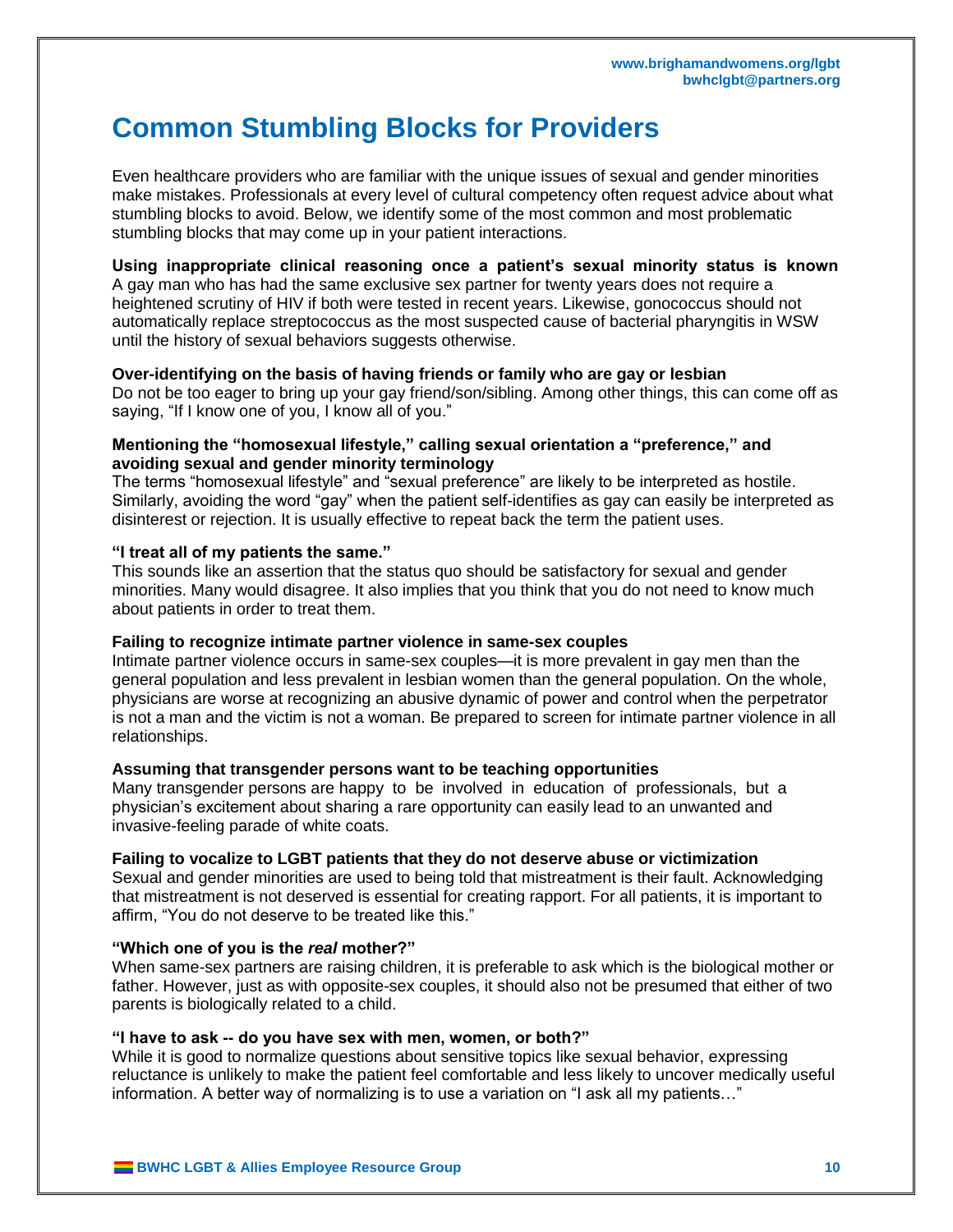# <span id="page-11-0"></span>**Myths and Misconceptions**

- **Transvestitism (cross-dressing) is an indication that someone is transgender.**  While transgender people often dress differently to bring their gender expression in line with their identity, cross-dressing is often seen in non-transgender (cis-gender) persons and in performance styles like drag and many theatre traditions.
- **Transgender people want hormone therapy and to eventually complete surgery.** Some are satisfied after changing their gender expression; others are satisfied with hormone therapy.
- **If someone identifies as gay or lesbian, I can assume he or she has been sexually active only with members of the same sex.**

Many people experiment sexually or have different sexual experiences for different reasons. Some try to pass as heterosexual; others only realize their sexual orientations later in life.

 **Transgender men do not need to worry about Pap smears and mammograms.** Even transgender men (FTM) who transition surgically maintain parts of their original anatomy and require the appropriate screenings. Similarly, transwomen retain their prostates even after surgical genital alterations.

 **All LGB or transgender patients should be referred to psychiatry.** Minority sexual orientations and gender identities are not intrinsically mental illnesses, but LGBT persons have higher risks of certain mental disorders due to the stresses of marginalization.

 **Lesbians do not get STIs and do not need Pap smears.** Some vaginal infections that cannot be passed from women to men seem to be transmissible between women. HPV transmission between women is relatively common. Additionally, the majority of lesbians have had sex with men before.

#### **Sexual minorities are promiscuous.**

Like heterosexuals, some are, and some are not. Sexual behavior cannot be assumed from sexual orientation, and that includes number and frequency of partners. That said, risky sexual behaviors are more likely in more homophobic communities and in persons with more extreme experiences of marginalization.

 **Gays and lesbians do not have children, and someone who has children can be assumed to be heterosexual.**

More than 1 in 3 lesbian women have given birth, and more than 1 in 6 gay men have fathered or adopted a child. Many more want children, and have unique needs relating to fertility and adoption.

#### **Bisexuality is not a permanent state.**

It is true that many people go through periods of experimentation to better understand their sexual identities, and some people who identify as bisexual will later identify as heterosexual or homosexual. However, many also maintain a persistent attraction to both men and women.

#### **A minority sexual orientation requires a history of homosexual sex.**

Like heterosexuals, sexual minorities are often aware of their sexual orientation before any sexual contact.

 **A heterosexually married person can be assumed to have no other sex partners or has only opposite- sex partners.**

Just as monogamy cannot be assumed from marriage, sexual behavior cannot be extrapolated from the appearance of being a "typical heterosexual."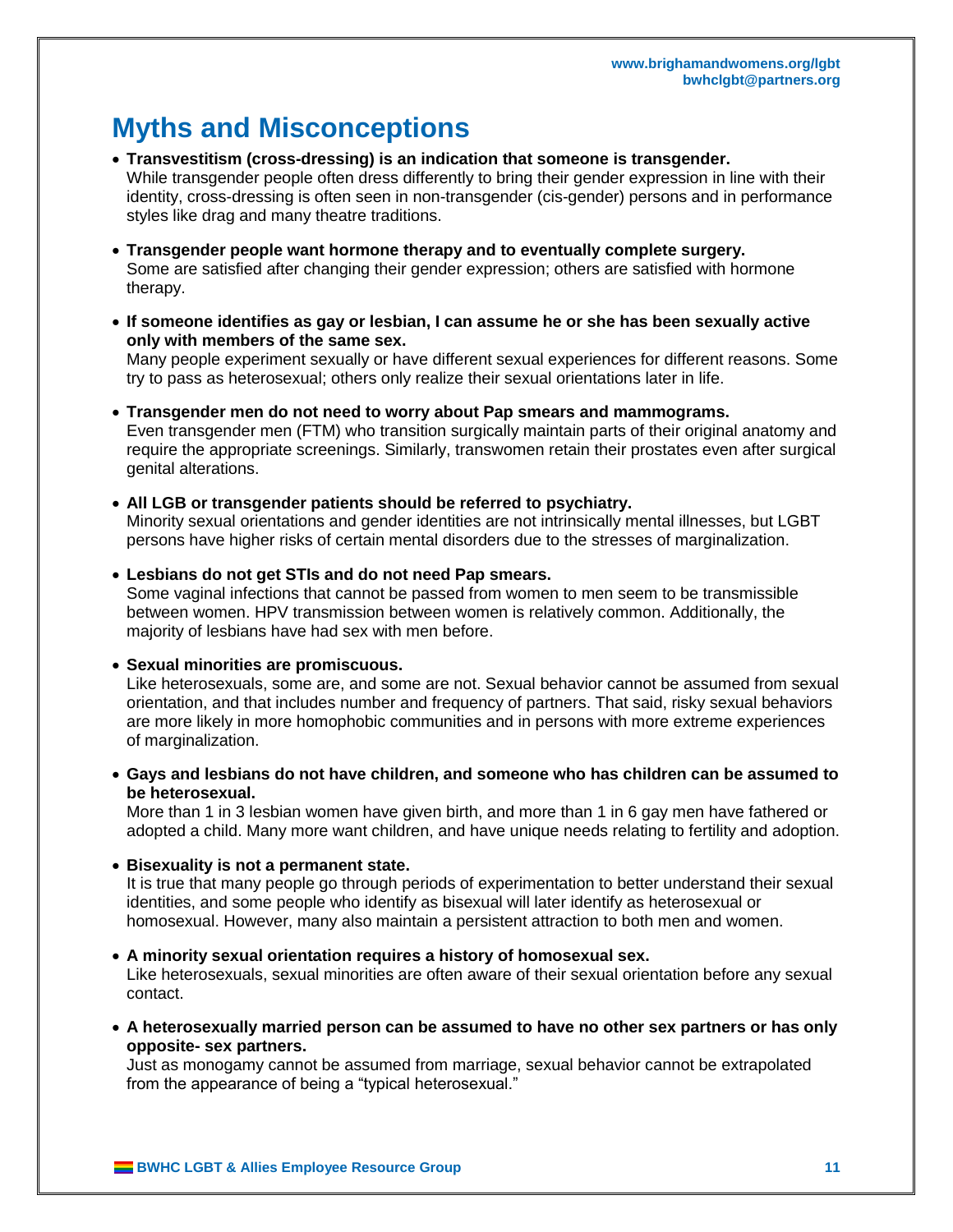# <span id="page-12-0"></span>**Selected Resources**

The BWHC LGBT ERG carefully selected these resources for providers to assist them in offering culturally competent, evidence-based care to LGBT patients.

These and more are available on the Partners Employee Assistance Program website: [www.eap.partners.org/WorkLife/LGBTQ/Resources\\_for\\_LGBTQ\\_Individuals.asp](http://www.eap.partners.org/WorkLife/LGBTQ/Resources_for_LGBTQ_Individuals.asp)

# **COMPREHENSIVE**

# **The Fenway Institute's National LGBT Health Education Center**

# [www.lgbthealtheducation.org](http://www.lgbthealtheducation.org/)

The Fenway Institute offers online learning modules, monthly webinars (and archives), and online courses for CME/CEU credit. Under Publications, see their briefs, especially "Improving the Health Care of Lesbian, Gay, Bisexual and Transgender (LGBT) People: Understanding and Eliminating Health Disparities."

They have published an excellent textbook dedicated to LGBT health, *The Fenway Guide to Lesbian, Gay, Bisexual, and Transgender Health* (2008), ISBN-13: 978-1930513952.

# **Gay and Lesbian Medical Association (GLMA)**

#### [www.glma.org](http://www.glma.org/)

Under Resources/Publications, see their "Guidelines for Care of Lesbian, Gay, Bisexual, and Transgender Patients." GLMA prepares Top Ten guides for LGBT patients to bring up with their physicians (see Resources/For Patients). They also offer an online CME course on tobacco use and interventions for LGBT persons.

#### **Institute of Medicine**

#### [www.iom.edu/](http://www.iom.edu/)

An IOM committee conducted a review assessing the state of the science on the health status of LGBT populations; identified research gaps and opportunities related to LGBT health; and outlined a research agenda that is assisting the NIH in enhancing its research efforts in this area. Search the IOM website for the report "The Health of Lesbian, Gay, Bisexual, and Transgender People: Building a Foundation for Better Understanding."

# **Centers for Disease Control and Prevention's LGBT Health page**

[www.cdc.gov/lgbthealth](http://www.cdc.gov/lgbthealth)

# **TRANSGENDER HEALTH**

# **World Professional Association for Transgender Health (WPATH)**

#### [www.wpath.org](http://www.wpath.org/)

WPATH is the world's preeminent organization dedicated to evidence-based care, education, research, advocacy, public policy, and respect in transgender and transsexual health. Their *Standards of Care for the Health of Transsexual, Transgender, and Gender-Nonconforming People*, version 7 is available free on their website.

# **UCSF – Center of Excellence for Transgender Health**

#### [www.transhealth.ucsf.edu](http://www.transhealth.ucsf.edu/)

The Center's primary care protocols (under Routine Care) are clearly organized by topic.